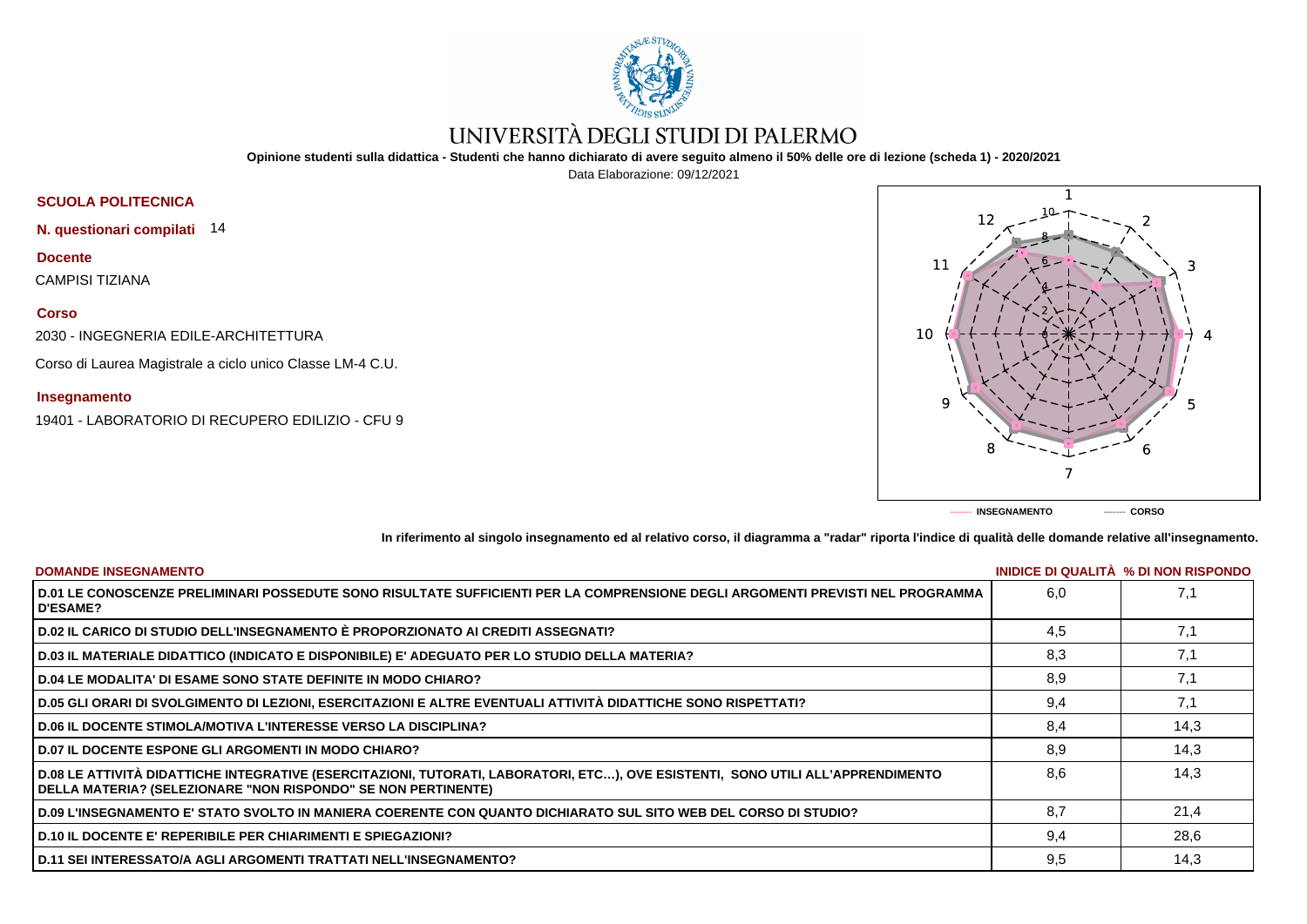**DOMANDE INSEGNAMENTO INIDICE DI QUALITÀ % DI NON RISPONDO**

**D.12 SEI COMPLESSIVAMENTE SODDISFATTO DI COME E' STATO SVOLTO QUESTO INSEGNAMENTO, ANCHE NEL CASO IN CUI QUESTO SIA STATO FRUITO CON MODALITA' A DISTANZA?**

### **INFO STUDENTE E SUGGERIMENTI**

|                                                                                                                                                                    | 1° IN CORSO                                 |                                          | 2° IN CORSO                                | 3° IN CORSO                                                                                                       |                             | 4° IN CORSO                                             |                                                                                  |      | 5° IN CORSO                                               |                             |                                                                                                                                                                                  | 6° IN CORSO                               |         | <b>FUORI CORSO</b>  |
|--------------------------------------------------------------------------------------------------------------------------------------------------------------------|---------------------------------------------|------------------------------------------|--------------------------------------------|-------------------------------------------------------------------------------------------------------------------|-----------------------------|---------------------------------------------------------|----------------------------------------------------------------------------------|------|-----------------------------------------------------------|-----------------------------|----------------------------------------------------------------------------------------------------------------------------------------------------------------------------------|-------------------------------------------|---------|---------------------|
| <b>D.02 ANNO DI CORSO</b>                                                                                                                                          | 0,0<br>0,0                                  |                                          |                                            | 0,0                                                                                                               |                             | 100,0                                                   |                                                                                  |      | 0,0                                                       |                             | 0,0                                                                                                                                                                              |                                           | 0,0     |                     |
|                                                                                                                                                                    | <b>LICEO</b><br><b>CLASSICO</b>             | <b>LICEO SOCIO-</b><br><b>PEDAGOGICO</b> | <b>IST. TECNICO</b><br><b>PER GEOMETRI</b> | <b>LICEO</b><br><b>SCIENTIFICO</b>                                                                                |                             | <b>IST. TECNICO</b><br><b>COMMERCIALE PROFESSIONALE</b> |                                                                                  | IST. |                                                           | <b>ALTRI LICEI</b>          |                                                                                                                                                                                  | <b>IST. TECNICO</b><br><b>INDUSTRIALE</b> |         | <b>ALTRO</b>        |
| <b>D.01 SCUOLA SECONDARIA DI</b><br><b>PROVENIENZA</b>                                                                                                             | 0,0<br>0,0                                  |                                          | 14,3                                       | 78,6                                                                                                              |                             | 0,0                                                     |                                                                                  |      | 0,0                                                       | 7,1                         |                                                                                                                                                                                  | 0,0                                       |         | 0,0                 |
|                                                                                                                                                                    | <b>IN SEDE</b>                              |                                          |                                            |                                                                                                                   | <b>FUORI SEDE PENDOLARE</b> |                                                         |                                                                                  |      |                                                           | <b>FUORI SEDE STANZIALE</b> |                                                                                                                                                                                  |                                           |         |                     |
| <b>D.02 RESIDENZA</b>                                                                                                                                              | 57,1                                        |                                          |                                            |                                                                                                                   | 28,6                        |                                                         |                                                                                  |      |                                                           |                             |                                                                                                                                                                                  | 14,3                                      |         |                     |
|                                                                                                                                                                    | $0 - 30$                                    | $31 - 60$                                | 61-90                                      | $91 - 120$                                                                                                        |                             | 121-150                                                 | 151-180                                                                          |      | 181-210                                                   |                             | 211-240                                                                                                                                                                          |                                           | 241-270 | 271-300             |
| <b>D.03 NUMERO TOTALE DI CREDITI</b><br><b>ACQUISITI ALLA DATA DELLA</b><br><b>RILEVAZIONE</b>                                                                     | 7,1                                         | 0,0                                      | 7,1                                        | 14,3                                                                                                              |                             | 28,6                                                    | 35,7                                                                             |      | 7,1                                                       |                             | 0,0                                                                                                                                                                              |                                           | 0,0     | 0,0                 |
|                                                                                                                                                                    | <b>ESCLUSIVAMENTE IN</b><br><b>PRESENZA</b> |                                          |                                            | SIMULTANEAMENTE IN<br>PRESENZA O IN MODALITÀ<br><b>BLENDED (IN PARTE A</b><br><b>DISTANZA)</b>                    |                             | <b>DISTANZA,</b>                                        | <b>ESCLUSIVAMENTE A</b><br><b>PREVALENTEMENTE IN</b><br><b>MODALITÀ SINCRONA</b> |      |                                                           | <b>DISTANZA.</b>            | <b>ESCLUSIVAMENTE A</b><br>PREVALENTEMENTE IN<br><b>MODALITÀ ASINCRONA (CON</b><br>PUBBLICAZIONE DI LEZIONI<br><b>REGISTRATE ED EVENTUALI</b><br><b>INCONTRI CON IL DOCENTE)</b> |                                           |         | <b>NON RISPONDO</b> |
| <b>D.13 L'INSEGNAMENTO È STATO</b><br><b>EROGATO DAL DOCENTE</b>                                                                                                   | 0,0                                         |                                          |                                            | 50,0                                                                                                              |                             | 7,1                                                     |                                                                                  |      |                                                           | 0,0                         |                                                                                                                                                                                  |                                           |         | 42,9                |
|                                                                                                                                                                    | <b>INTERAMENTE IN PRESENZA</b>              |                                          |                                            | <b>PREVALENTEMENTE IN</b><br>PRESENZA (PER OLTRE IL 75% E PARZIALMENTE A DISTANZA<br><b>DEL MONTE ORE TOTALE)</b> |                             |                                                         | (CIRCA IL 50% DELLE ORE PER<br><b>CIASCUNA MODALITÀ)</b>                         |      | <b>PARZIALMENTE IN PRESENZA ESCLUSIVAMENTE A DISTANZA</b> |                             |                                                                                                                                                                                  |                                           |         | <b>NON RISPONDO</b> |
| <b>D.14 IN CASO DI DIDATTICA</b><br><b>"BLENDED" O DI LEZIONI RESE</b><br>DISPONIBILI IN PIATTAFORMA, HAI<br><b>SCELTO DI FREQUENTARE</b><br><b>L'INSEGNAMENTO</b> | 0,0                                         |                                          |                                            | 7,1                                                                                                               |                             | 14,3                                                    |                                                                                  |      |                                                           | 0,0                         |                                                                                                                                                                                  |                                           |         | 78,6                |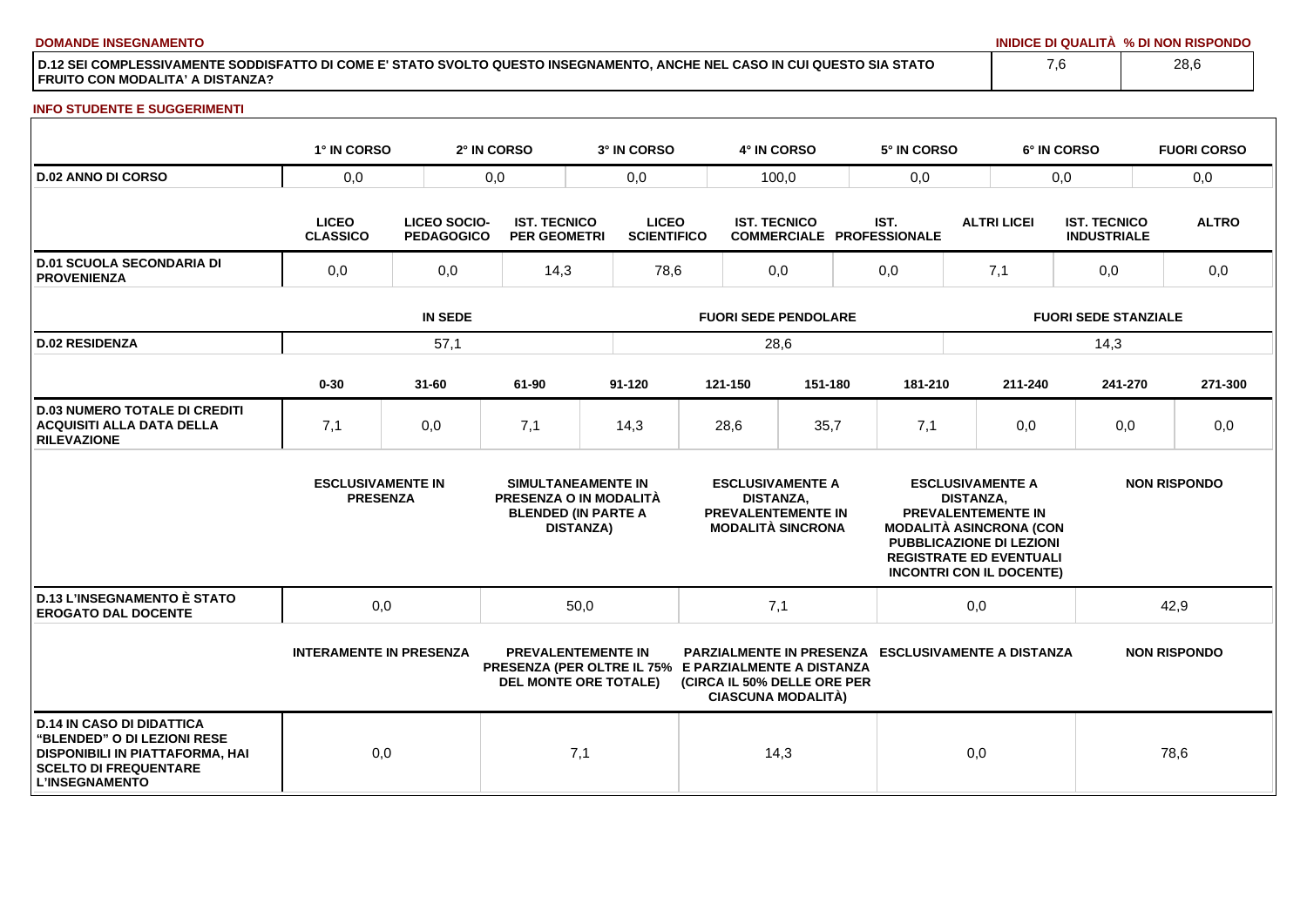|                                                                                                                                                                                                             |                                                                                                                           | SÌ                                                                                                                                                                                                                                         |  | <b>NO</b>                                                                           |                                                      |                     |                                                                  |                   | <b>SOLO IN PARTE</b>                                        |                                                                                 |              |                     | <b>NON RISPONDO</b> |                     |                               |
|-------------------------------------------------------------------------------------------------------------------------------------------------------------------------------------------------------------|---------------------------------------------------------------------------------------------------------------------------|--------------------------------------------------------------------------------------------------------------------------------------------------------------------------------------------------------------------------------------------|--|-------------------------------------------------------------------------------------|------------------------------------------------------|---------------------|------------------------------------------------------------------|-------------------|-------------------------------------------------------------|---------------------------------------------------------------------------------|--------------|---------------------|---------------------|---------------------|-------------------------------|
| <b>D.15 INDIPENDENTEMENTE DALLA</b><br><b>MODALITÀ DI EROGAZIONE</b><br>DELL'INSEGNAMENTO, IL DOCENTE<br>HA RESO DISPONIBILI LE SUE LEZIONI<br><b>REGISTRATE SU PIATTAFORMA?</b>                            | 85,7                                                                                                                      |                                                                                                                                                                                                                                            |  |                                                                                     | 0,0                                                  |                     |                                                                  | 0,0               |                                                             |                                                                                 |              |                     | 14,3                |                     |                               |
|                                                                                                                                                                                                             | <b>TRAMITE</b><br><b>RICEVIMENTO SU</b><br>PIATTAFORMA,<br><b>NEGLI ORARI</b><br><b>PREDEFINITI DAL</b><br><b>DOCENTE</b> | <b>TRAMITE</b><br><b>APPUNTAMENTI A</b><br><b>RICHIESTA SU</b><br><b>PIATTAFORMA</b>                                                                                                                                                       |  |                                                                                     | <b>TRAMITE EMAIL</b>                                 |                     | <b>TRAMITE CHAT O</b><br>PER TELEFONO, SU<br><b>APPUNTAMENTO</b> |                   | DURANTE LE LEZIONI DURANTE LE LEZIONI<br><b>IN PRESENZA</b> |                                                                                 |              | A DISTANZA          |                     | <b>NON RISPONDO</b> |                               |
| D.16 CON QUALI MODALITÀ HAI<br><b>INTERAGITO PREVALENTEMENTE CON</b><br>IL DOCENTE DURANTE LA FASE DI<br><b>SVOLGIMENTO DELL'INSEGNAMENTO?</b>                                                              | 14,3<br>0,0                                                                                                               |                                                                                                                                                                                                                                            |  | 7,1                                                                                 |                                                      | 0,0                 |                                                                  |                   | 0,0                                                         |                                                                                 | 35,7         |                     |                     | 42,9                |                               |
|                                                                                                                                                                                                             | $\mathbf{1}$                                                                                                              | $\overline{2}$                                                                                                                                                                                                                             |  | 3                                                                                   | 4                                                    | 5                   |                                                                  | 6                 | $\overline{7}$                                              |                                                                                 | 8            | 9                   |                     | 10                  | <b>NON</b><br><b>RISPONDO</b> |
| D.17 IL DOCENTE TI E SEMBRATO A<br><b>SUO AGIO NELLA GESTIONE DELLA</b><br><b>DIDATTICA A DISTANZA?</b>                                                                                                     | 0,0                                                                                                                       | 0,0                                                                                                                                                                                                                                        |  | 0,0                                                                                 | 0,0                                                  | 7,1                 |                                                                  | 7,1               | 21,4                                                        | 14,3                                                                            |              | 7,1                 |                     | 21,4                | 21,4                          |
|                                                                                                                                                                                                             |                                                                                                                           | <b>NELLA STESSA CITTÀ SEDE</b><br>IN UN'ALTRA CITTÀ/PAESE,<br>IN UN'ALTRA CITTÀ/PAESE, A<br>IN UN ALTRO PAESE UE O<br><b>ENTRO 50 KM DALLA SEDE</b><br>PIÙ DI 50 KM DALLA SEDE DEL<br><b>DEL CORSO</b><br><b>DEL CORSO</b><br><b>CORSO</b> |  |                                                                                     | <b>EXTRA UE</b>                                      | <b>NON RISPONDO</b> |                                                                  |                   |                                                             |                                                                                 |              |                     |                     |                     |                               |
| <b>D.18 NEL PERIODO DI FREQUENZA</b><br><b>DELL'INSEGNAMENTO HAI ABITATO</b><br><b>PREVALENTEMENTE:</b>                                                                                                     |                                                                                                                           | 57,1                                                                                                                                                                                                                                       |  |                                                                                     | 7,1                                                  |                     |                                                                  | 14,3              |                                                             | 0,0                                                                             |              | 21,4                |                     |                     |                               |
|                                                                                                                                                                                                             | <b>UNO SPAZIO PRIVATO</b>                                                                                                 |                                                                                                                                                                                                                                            |  | SI, HO AVUTO A DISPOSIZIONE SI, HO AVUTO A DISPOSIZIONE SI, HO AVUTO A DISPOSIZIONE | UNO SPAZIO CONDIVISO CON<br><b>ORARI A ROTAZIONE</b> |                     | <b>UNO SPAZIO CONDIVISO E</b><br><b>CON SOVRAPPOSIZIONE DI</b>   | <b>ORARI</b>      |                                                             | <b>NO, NON HO AVUTO A</b><br><b>DISPOSIZIONE UNO SPAZIO</b><br><b>SPECIFICO</b> |              | <b>NON RISPONDO</b> |                     |                     |                               |
| <b>D.19 NELL'ALLOGGIO IN CUI HAI</b><br><b>ABITATO HAI AVUTO A DISPOSIZIONE</b><br>UNO SPAZIO NEL QUALE POTERE<br>SVOLGERE EVENTUALI ATTIVITÀ DI<br>STUDIO A DISTANZA (LEZIONI,<br>COLLOQUI CON DOCENTI, )? |                                                                                                                           | 71,4                                                                                                                                                                                                                                       |  |                                                                                     | 14,3                                                 |                     |                                                                  | 0,0               |                                                             | 0,0                                                                             |              | 14,3                |                     |                     |                               |
|                                                                                                                                                                                                             |                                                                                                                           | <b>PC</b>                                                                                                                                                                                                                                  |  |                                                                                     | <b>TABLET</b>                                        |                     |                                                                  | <b>SMARTPHONE</b> |                                                             |                                                                                 | <b>ALTRO</b> |                     |                     | <b>NON RISPONDO</b> |                               |
| <b>D.20 DURANTE LA FREQUENZA</b><br><b>DELL'INSEGNAMENTO QUALE</b><br>STRUMENTAZIONE HAI UTILIZZATO IN<br><b>CASA PIÙ FREQUENTEMENTE?</b>                                                                   |                                                                                                                           | 85,7                                                                                                                                                                                                                                       |  |                                                                                     | 0,0                                                  |                     |                                                                  | 0,0               |                                                             | 0,0                                                                             |              | 14,3                |                     |                     |                               |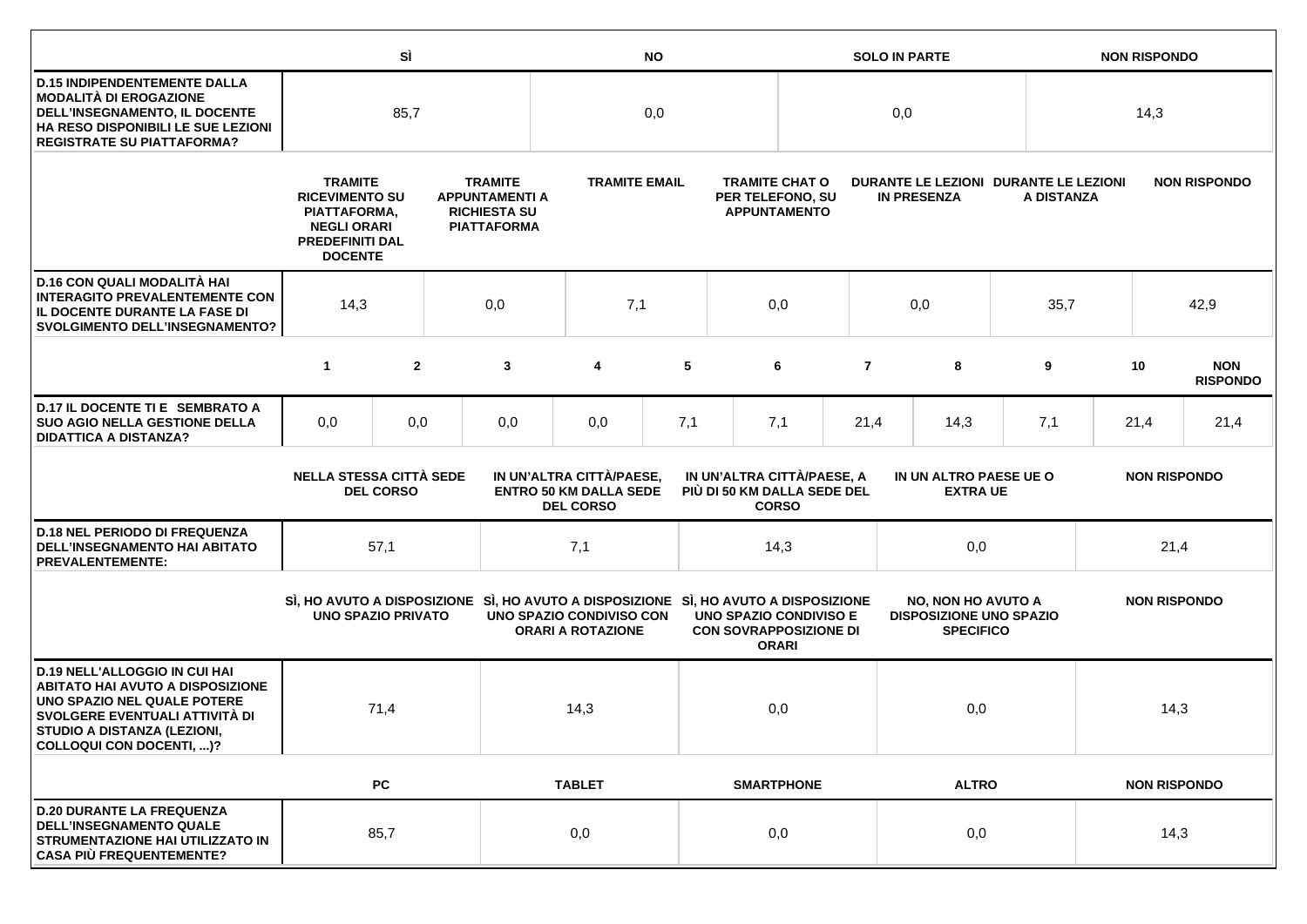|                                                                                                                                                                                                                                                                                    |                 | AD USO ESCLUSIVAMENTE<br><b>PERSONALE</b> |              | AD USO CONDIVISO, CON<br><b>ORARI A ROTAZIONE</b> | AD USO CONDIVISO, CON<br>SOVRAPPOSIZIONE DI ORARI |           |                |                     | <b>NON HO AVUTO A</b><br><b>DISPOSIZIONE IN CASA</b><br><b>ALCUNO STRUMENTO</b> |             | <b>NON RISPONDO</b> |                               |  |  |
|------------------------------------------------------------------------------------------------------------------------------------------------------------------------------------------------------------------------------------------------------------------------------------|-----------------|-------------------------------------------|--------------|---------------------------------------------------|---------------------------------------------------|-----------|----------------|---------------------|---------------------------------------------------------------------------------|-------------|---------------------|-------------------------------|--|--|
| <b>D.21 CON QUALE MODALITÀ DI</b><br>UTILIZZO HAI AVUTO A DISPOSIZIONE<br>IN CASA UN PC/TABLET?                                                                                                                                                                                    | 85,7<br>0,0     |                                           |              |                                                   | 0,0                                               |           |                |                     |                                                                                 | 0,0<br>14,3 |                     |                               |  |  |
|                                                                                                                                                                                                                                                                                    | $\mathbf 1$     | $\mathbf{2}$                              | $\mathbf{3}$ | 4                                                 | 5                                                 | 6         | $\overline{7}$ |                     | 8                                                                               | 9           | 10                  | <b>NON</b><br><b>RISPONDO</b> |  |  |
| <b>D.22 LE APPARECCHIATURE</b><br>(COMPUTER, TABLET, TELEFONINO) E<br>LA CONNESSIONE INTERNET A TUA<br><b>DISPOSIZIONE TI HANNO PERMESSO</b><br>DI FRUIRE IN MODO SODDISFACENTE<br>(AUDIO, VIDEO, INTERATTIVITÀ) DELLE<br>ATTIVITÀ DELL'INSEGNAMENTO<br><b>EROGATE A DISTANZA?</b> | 0,0             | 0,0                                       | 7,1          | 0,0                                               | 0,0                                               | 14,3      | 21,4           |                     | 14,3                                                                            | 7,1         | 14,3                | 21,4                          |  |  |
|                                                                                                                                                                                                                                                                                    |                 | SI<br><b>NO</b>                           |              |                                                   |                                                   |           |                |                     | <b>NON RISPONDO</b>                                                             |             |                     |                               |  |  |
| <b>D.23 SUGGERISCI DI ALLEGGERIRE IL</b><br><b>CARICO DIDATTICO COMPLESSIVO</b>                                                                                                                                                                                                    |                 | 64,3<br>7,1                               |              |                                                   |                                                   |           |                |                     | 28,6                                                                            |             |                     |                               |  |  |
|                                                                                                                                                                                                                                                                                    | SI<br><b>NO</b> |                                           |              |                                                   |                                                   |           |                |                     | <b>NON RISPONDO</b>                                                             |             |                     |                               |  |  |
| <b>D.24 SUGGERISCI DI AUMENTARE</b><br>L'ATTIVITA' DI SUPPORTO DIDATTICO                                                                                                                                                                                                           |                 | 42,9                                      |              |                                                   | 28,6                                              |           |                |                     |                                                                                 | 28,6        |                     |                               |  |  |
|                                                                                                                                                                                                                                                                                    |                 | <b>SI</b>                                 |              |                                                   | <b>NO</b><br><b>NON RISPONDO</b>                  |           |                |                     |                                                                                 |             |                     |                               |  |  |
| <b>D.25 SUGGERISCI DI FORNIRE PIU'</b><br><b>CONOSCENZE DI BASE</b>                                                                                                                                                                                                                |                 | 57,1                                      |              |                                                   | 21,4                                              |           |                |                     |                                                                                 | 21,4        |                     |                               |  |  |
|                                                                                                                                                                                                                                                                                    |                 | SI                                        |              |                                                   |                                                   | <b>NO</b> |                | <b>NON RISPONDO</b> |                                                                                 |             |                     |                               |  |  |
| <b>D.26 SUGGERISCI DI ELIMINARE DAL</b><br>PROGRAMMA ARGOMENTI GIA'<br>TRATTATI IN ALTRI INSEGNAMENTI                                                                                                                                                                              |                 |                                           | 14,3<br>57,1 |                                                   |                                                   |           |                |                     | 28,6                                                                            |             |                     |                               |  |  |
|                                                                                                                                                                                                                                                                                    |                 | SI                                        |              |                                                   |                                                   | <b>NO</b> |                |                     |                                                                                 |             | <b>NON RISPONDO</b> |                               |  |  |
| <b>D.27 SUGGERISCI DI MIGLIORARE IL</b><br><b>COORDINAMENTO CON ALTRI</b><br><b>INSEGNAMENTI</b>                                                                                                                                                                                   |                 | 21,4                                      |              |                                                   | 35,7                                              |           |                |                     |                                                                                 | 42,9        |                     |                               |  |  |
|                                                                                                                                                                                                                                                                                    |                 | SI                                        |              |                                                   |                                                   | <b>NO</b> |                |                     |                                                                                 |             | <b>NON RISPONDO</b> |                               |  |  |
| <b>D.28 SUGGERISCI DI MIGLIORARE LA</b><br><b>QUALITA' DEL MATERIALE DIDATTICO</b>                                                                                                                                                                                                 |                 | 28,6                                      |              |                                                   | 50,0                                              |           |                |                     |                                                                                 | 21,4        |                     |                               |  |  |